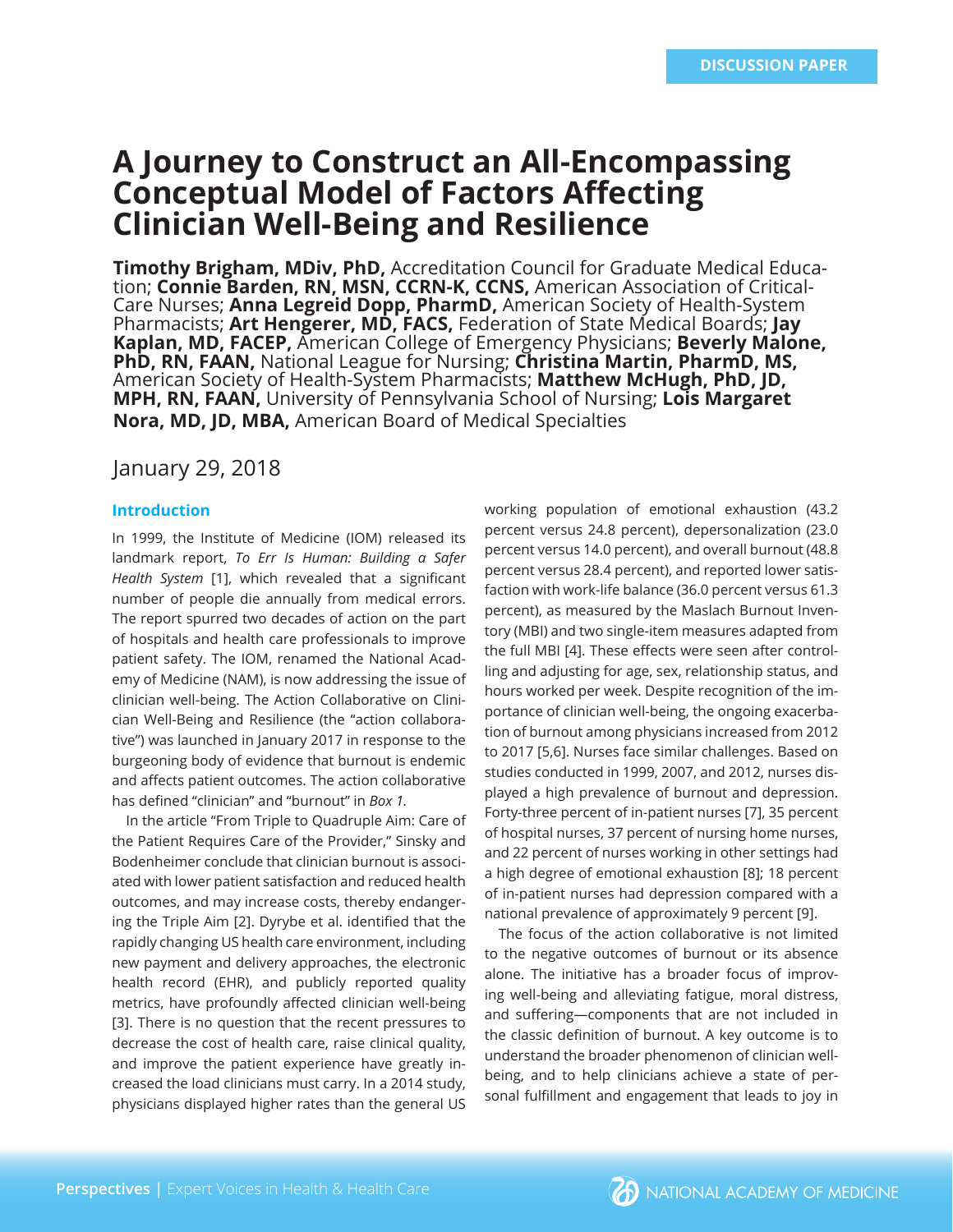#### **Box 1 | Who Is a "Clinician" and What Is "Burnout"?**

Clinician: Anyone training to and/or qualified to deliver health care, within medicine, nursing, mental health, pharmacy, dentistry, and other disciplines

Burnout: A syndrome characterized by emotional exhaustion, depersonalization (i.e., cynicism), and loss of work fulfillment [a,b]. Gentry and Baranowsky described burnout as the chronic condition of perceived demands outweighing perceived resources [c].

SOURCE: Brigham et al., "A Journey to Construct an All-Encompassing Conceptual Model of Factors Affecting Clinician Well-Being and Resilience," National Academy of Medicine. NOTES: [a] Shanafelt, T. D., S. Boone, L. Tan, L. N. Dyrbye, W. Sotile, D. Satele, C. P. West, J. Sloan, and M. R. Oreskovich. 2012. Burnout and satisfaction with work-life balance among US physicians relative to the general US population. *Archives of Internal Medicine* 172:1377-1385. [b] Shanafelt, T., O. Hasan, L. N. Dyrbye, C. Sinsky, D. Satele, J. Sloan, and C. P. West. 2015. Changes in burnout and satisfaction with work-life balance in physicians and the general US working population between 2011 and 2014. *Mayo Clinic Proceedings* 90:1600-1613. [c] Gentry, J. E., and

A. Baranowsky. 1998. *Treatment manual for the Accelerated Recovery Program: Set II.* Toronto, ON, Canada: Psych Inc.

practice, and ultimately, a connection to why one went into health care in the first place. The effort encompasses clinicians broadly because well-being is important to and clinical outcomes are affected by all members of the interprofessional health care team, including trainees and students.

Although there are widely used definitions of wellbeing and burnout, there has been no agreed-upon conceptual model of the underlying contributing factors, which could serve as the foundation to identify potential solutions to promote well-being, prevent and treat burnout, and guide further research. Earlier models, although having great utility, lack some important attributes and raise challenging questions [10]:

- Who or what should be at the center of the model?
- How should the model represent the effects of both external, systemic causes and internal, individual factors, and the interrelationship among the factors?
- How should the model convey that burnout exists at all stages of the clinician's life cycle—from student to early career clinician, from mature clinician to nearing retirement?
- What is the most effective way to articulate that factors and solutions will differ among the clinical disciplines and may depend upon the learning and practice environment (e.g., academic, community, inpatient, or outpatient settings)?

#### **Review of Existing Models**

#### **Resource/demand balance**

There are many conceptual models for workplace well-being and related elements (e.g., burnout, engagement, resilience) [11-23]. A theme common across models is that well-being is a function of the relationship between demands and resources. An exemplar is the Job Demands–Resources model [14,20]. Resources are the work conditions that facilitate achieving work goals, stimulate worker growth, and attenuate accumulating costs of work demands. Although resources can be monetary, in most instances they are not—for example, a frequently cited resource is autonomy and control over practice. Demands are the work elements requiring physical, cognitive, or emotional efforts. There are different types of demands. Hindrance demands interfere with or undermine job satisfaction and quality-of-care goals. For example, excessive workloads for nurses have been linked to burnout and poor patient outcomes [7,24]. Similarly, time demands arising from electronic health record documentation requirements contribute to physician burnout [25]. Challenge demands require effort, but can be invigorating and make work rewarding. For example, working with patients at the end of life can be stressful and emotional, but in a supportive and resourced work environment, it can also be extraordinarily rewarding. Thus, great reward can come with the intensely interpersonal nature of clinical care and the clinician-patient relationship. However, even the most dedicated clinician, in the wrong context, can become demoralized and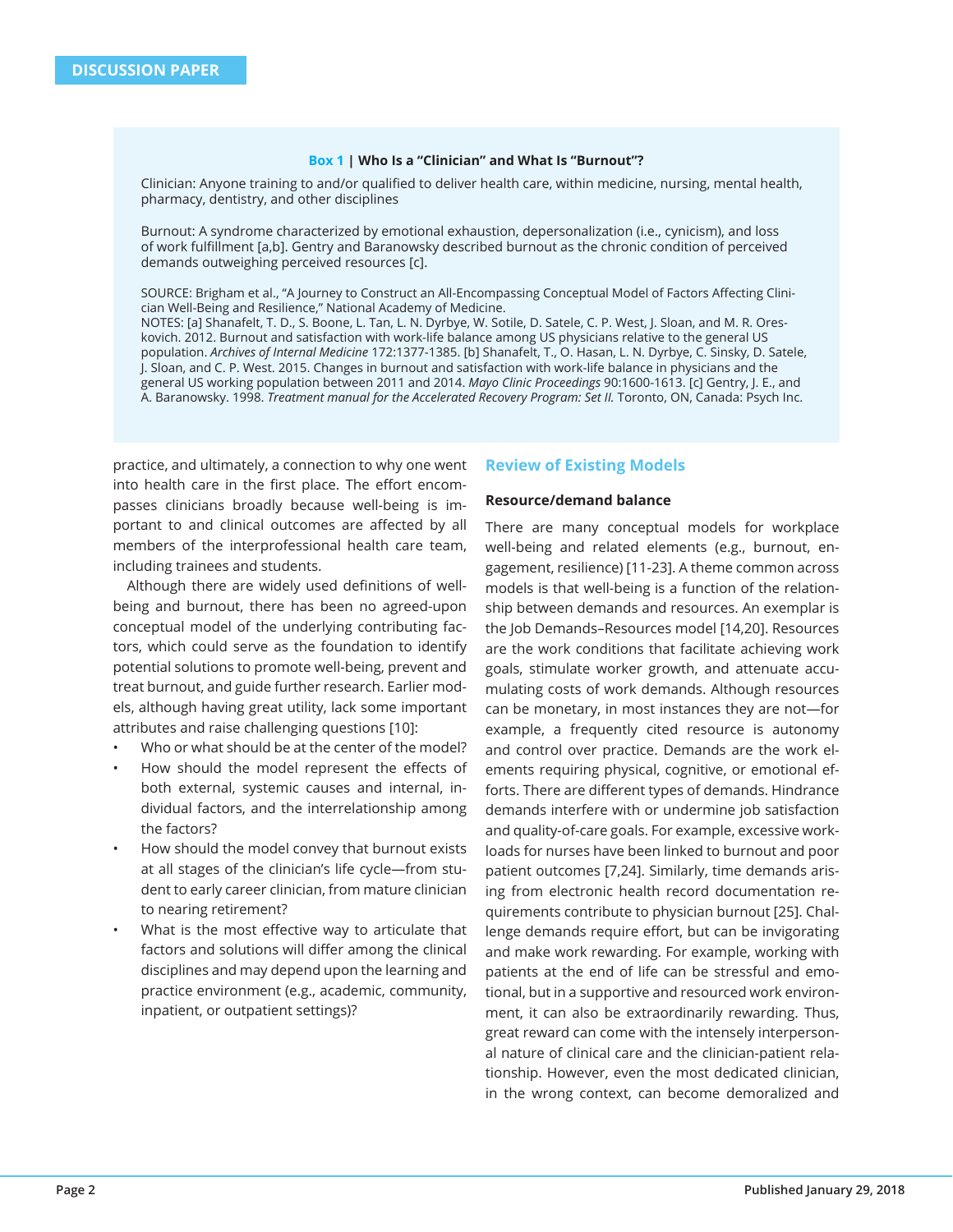detached from patients to guard against the stress that comes, not from highly relational work in the abstract, but from specific organizational environments and cultures that are insufficiently resourced to sustain and refresh clinicians in their efforts. Clinicians pursue health care fully expecting challenging demands, but become frustrated when their efforts are thwarted by organizational failures and barriers that hinder their ability to provide good care.

## **Primacy of external factors**

Most models reference both individual (e.g., internal) and external (e.g., environmental and organizational) resources and demands. The research suggests that external factors carry more weight in contributing to burnout [1,13]. Focusing on the individual suggests that burnout arises as individuals are unable to adapt to the learning and practice environment; focusing on the organization suggests that it is the environment that should adapt to promote quality of care and clinician well-being. Evidence suggests that system attributes such as workload, autonomy and control over practice, quality of the work environment, and shared governance are key organizational factors linked with clinician burnout and well-being [5,25,26,27,28,29]. Maslach and Leiter's framework for burnout indicates that "it is paradoxical that most interventions to alleviate burnout focus on individuals since the research suggests that situational and organizational factors play a bigger role in burnout [11]. "A similar conclusion was reached in *To Err Is Human* [1,30], which placed the responsibility for patient safety with systems rather than individuals and called for fixing what has been called the "sick system syndrome [25]." The same holds true for clinician well-being.

#### **Outcomes**

The focus of most models is worker well-being where outcomes include well-being, burnout, health, or engagement [5,25,26,27,28,29]. Research also points to effects on patients (e.g., poor outcomes) [8,31,32,33,34] as well as effects on the health system (e.g., productivity, turnover, and innovation) [35,36,37]. Little attention has been given to a holistic view of the problem, including addressing and altering the systemic environmental dynamics.

## **The NAM Model**

Despite the utility and applicability of existing models of well-being and burnout, the Conceptual Model working group did not find a model that depicts the factors associated with burnout and well-being, applies them across all health care professions and career stages, and clearly identifies the link between clinician well-being and outcomes for clinicians, patients, and the health system. For this reason, the working group agreed to develop a new model. Several elements from earlier designs were incorporated into the NAM model, and the working group members are indebted to the organizations, authors, and researchers for their foundational work.

In creating the model, the working group took into account the diversity of the health care team, types of practice setting, and career stage. The resultant model is not used to measure or assess burnout; rather it reflects the factors affecting clinician well-being and resilience. In this way, the model can be applied to a range of disciplines, settings, and career stages. Despite being career-naïve, students are experiencing burnout at a frequency similar to that of clinicians who have completed their training, indicating that significant attention should focus on the learning and practice environments to promote well-being for future generations in all health professional fields. Therefore, the NAM model considers the learning and practice environment as well as learner-specific and practice-specific factors, and creates a broad system approach applicable across all health care professions, learning environments, and stages of clinician career development. The working group was further guided by the principle to avoid stigmatizing clinicians for being burned out, and to instead draw attention to the external factors that decrease well-being.

## **Model shape**

Creating a conceptual model that captures the complexity of clinician well-being and resilience without oversimplifying the contributing factors was a challenge. Indeed, the figure was created via an iterative process and is expected to change and evolve as new research emerges and contributes to our understanding of burnout, resilience, and well-being (see *Figure 1,*  "Factors Affecting Clinician Well-Being and Resilience"). Starting from the inside out, the nucleus is composed of three distinct but related elements. At the center is *patient well-being;* without the patient, there is no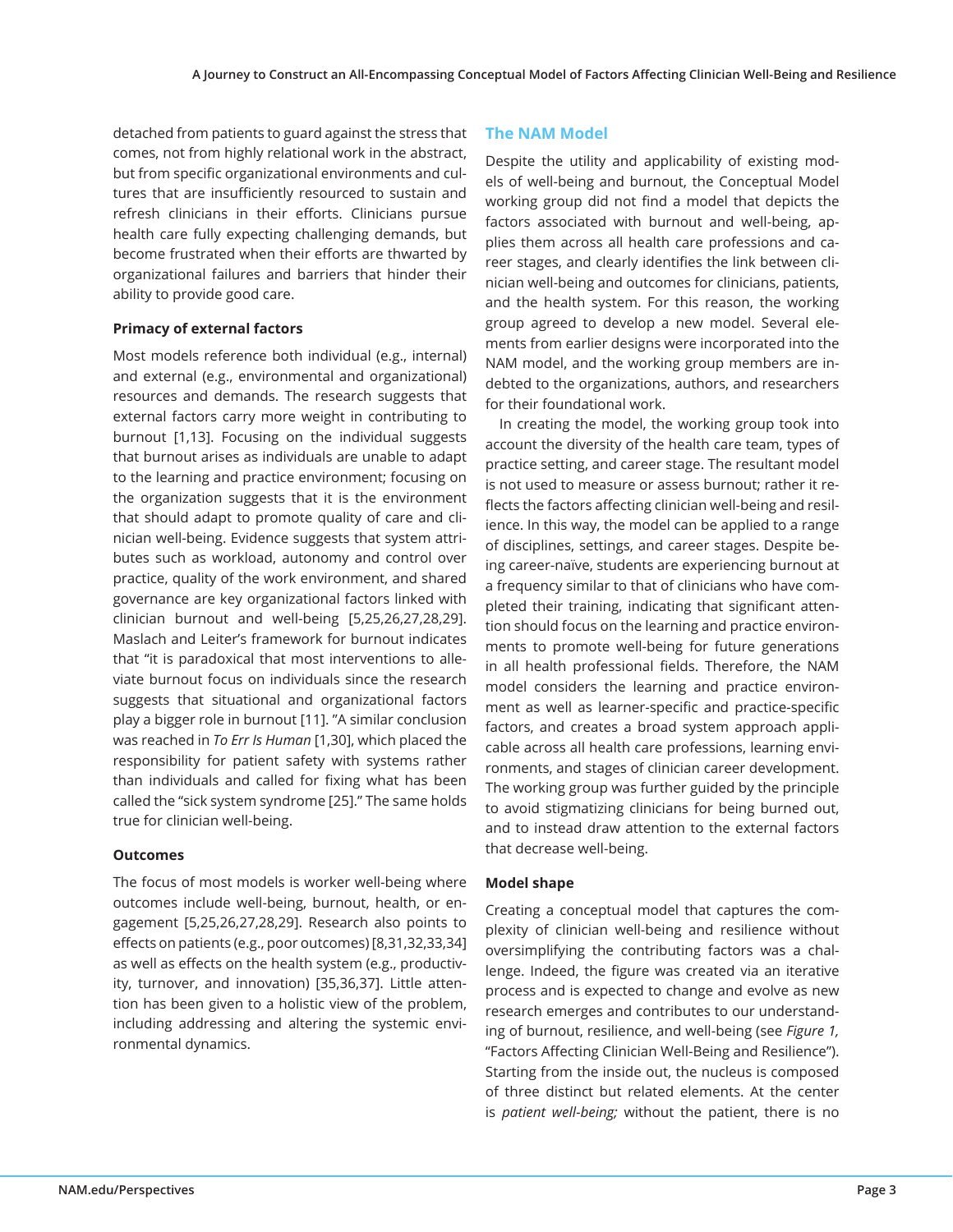clinician. Next is the *clinician-patient relationship,* followed by *clinician well-being.* Encircling the nucleus are external and individual domains that affect clinician well-being and resilience. Among the external factors are Socio-Cultural Factors; the Regulatory, Business, and Payer Environment; Organizational Factors; and the Learning/Practice Environment. On the individual side, contributing factors are Health Care Role, Personal Factors, and Skills and Abilities. Each domain is further subdivided by elements that have significance for clinician well-being and burnout. In recognition of the complexity of clinician well-being, these elements are listed in alphabetical order. Subsequent discussion papers will describe the domains in more detail. The intent was not to prescribe a hierarchy; instead, users will determine the salience of the elements on a situationby-situation basis. This integrated approach creates an

opportunity to identify potential leverage points and generate solutions at the individual, organizational, and systems level. Based on this model, more granular models can be developed for particular specialties and environments.

#### **Key considerations for the model**

Clinician well-being, resilience, and burnout are complex, multidisciplinary issues [3] that require a systemsthinking approach [38] to realize the full scope, identify pressure points, and drive action needed for meaningful and sustainable improvements. The model captures the magnitude and urgency of challenges to clinician well-being while simultaneously conveying a vision and solutions. The Conceptual Model working group incorporated several qualities into the model. First, the model captures the relationship between the clinician and

## **FACTORS AFFECTING CLINICIAN WELL-BEING AND RESILIENCE**

#### **EXTERNAL FACTORS**

#### SOCIO-CULTURAL FACTORS

- · Alignment of societal expectations and
- clinician's role<br>• Culture of safety and transparency
- nination and overt and unconscious bias Media portraval
- Patient behaviors and expectations
- Political and economic climates<br>Social determinants of health
- · Stigmatization of mental illness

#### **REGULATORY, BUSINESS. & PAYER ENVIRONMENT**

- es assessments, and
- 
- Accreditation, high-stakes assessments, and<br>publicized quality ratings<br>- Documentation and reporting requirements<br>- HR policies and compensation issues<br>- Initial licensure and certification<br>-
- 
- Insurance company policies
- Litigation risk<br>Maintenance of licensure and certification
- · National and state policies and practices
- Reimbursement structure · Shifting systems of care and administrative
- requirements

#### **ORGANIZATIONAL FACTORS**

- .<br>Bureaucracy<br>• Congruent organizational mission and values<br>• Culture, leadership, and staff engagement
- 
- · Data collection requirements . Diversity and Inclusion
- · Level of support for all healthcare team members
- · Professional development opportunities · Scope of practice
- Workload, performance, compensation, and value attributed<br>to work elements - Worklo

#### **LEARNING/PRACTICE**

## **ENVIRONMENT**

- · Autonomy · Collaborative vs. competitive environment
- Curriculum<br>• Health IT interoperability and usability/Electronic
- health records
- nearning and practice setting
- Mentorship . Physical learning and practice conditions
- Professional relationships
- Student affairs policies - Student-centered and patient-centered focus
- Team structures and functionality
- Workplace safety and violence



#### **INDIVIDUAL FACTORS**

#### **HEALTH CARE ROLE**

- Administrative responsibilities<br>• Alignment of responsibility and authority<br>• Clinical responsibilities
- 
- · Learning/career stage · Patient population
- Specialty related issues
- · Student/trainee responsibilities<br>· Teaching and research responsibilities

#### **PERSONAL FACTORS**

- · Inclusion and connectivity Family dynamics
- Financial stressors/economic vitality
- · Flexibility and ability to respond to change
- Level of engagement/connection to
- Level of engagement/connective<br>meaning and purpose in work<br>Personality traits meaning and purpose in work<br>• Personality traits<br>• Personal values, ethics and morals<br>• Physical, mental, and spiritual well<br>• Relationships and social support
- iritual well-being
- 
- Relationships and soot .<br>Sense of meaning<br>Work-life integration .

#### **SKILLS AND ARILITIES**

- · Clinical Competency level/experience
- Communication skills
- Coping skills<br>Delegation
- Empathy
- Management and leadership · Mastering new technologies or proficient

**B** NATIONAL ACADEMY OF MEDICINE

- use of technology
- · Mentorship
- 
- Mentorship<br>• Optimizing work flow<br>• Organizational skills<br>• Resilience
- Resilience<br>• Toamwork skills

#### **Figure 1 | Factors Affecting Clinician Well-Being and Resilience**

SOURCE: NAM Action Collaborative on Clinician Well-Being and Resilience, 2017. NOTE: This model may be continually updated post-publication. To view the latest version, please visit nam.edu/conceptualmodel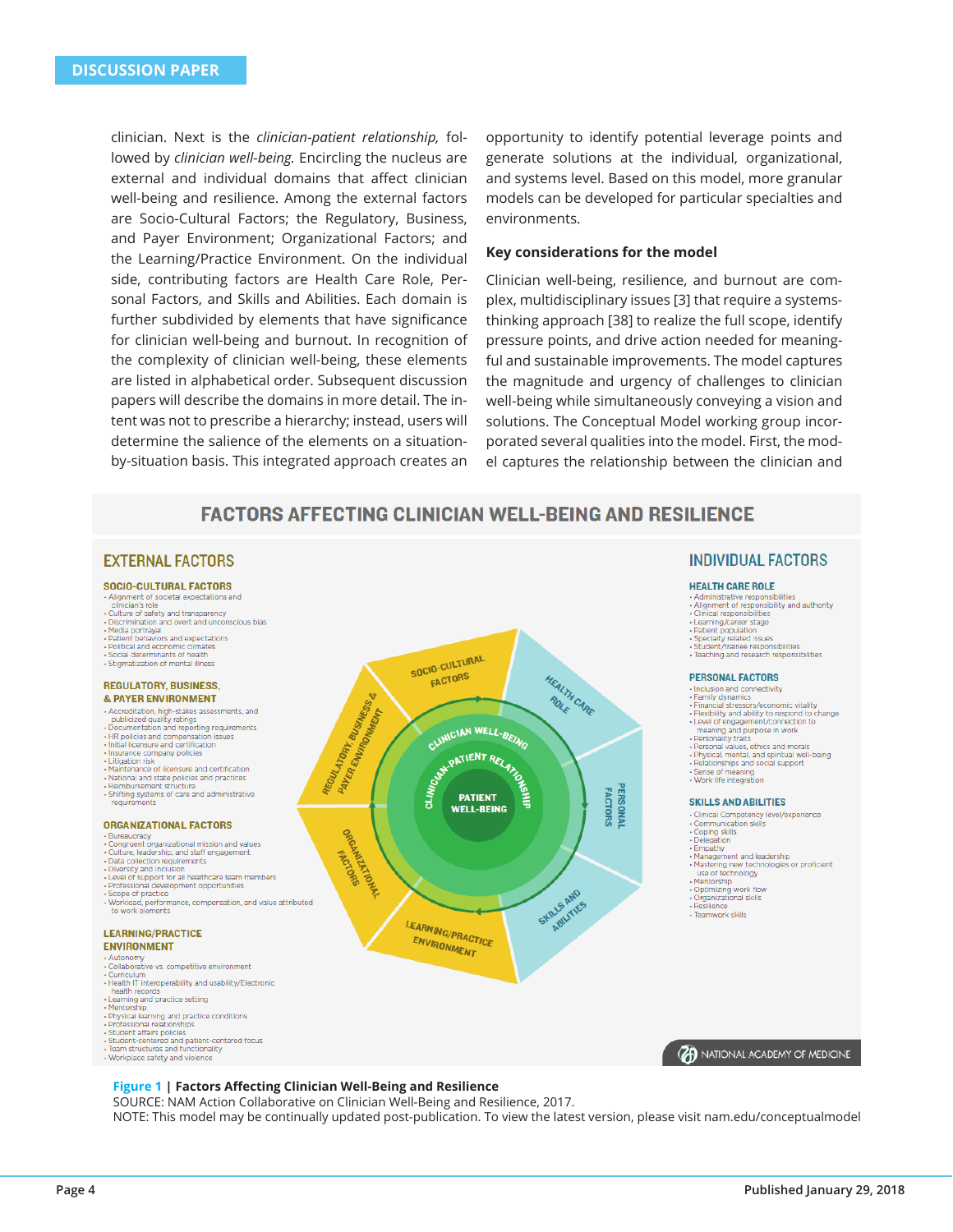the patient; without the patient, the clinician does not exist. Second, the model accounts for the individual and external factors that contribute to burnout or wellbeing [4] and depicts the complex interconnectivity of the various dimensions affecting well-being, demonstrating that well-being is most often affected by the interaction of external and individual forces. Simultaneously, the more numerous external factors illustrate that external factors in systems and culture often have a larger effect on clinician well-being than individual factors do [13]. The arrows around the nucleus convey the interconnectivity and fluidity of the factors that affect well-being.

## **Notable Lessons Learned in the Creation Process**

While developing the model, working group members learned many lessons—some expected and some unexpected. The group initially planned to adopt an existing explanatory model of clinician well-being and resilience, but quickly realized that no single model covered the spectrum of environments, health professions, and learner/practitioner developmental stages that were intended to be reflected in this holistic model. A major challenge arose in designing a model that was detailed enough to serve as a tool for understanding and to develop interventions, yet not so detailed that it was overwhelming. Achieving the desired balance of external and individual factors, and identifying the appropriate terminology for those factors, took more time than anticipated. Issues related to terminology included avoiding terms that might stigmatize individuals, such as *lack of resilience.* 

To ensure utility across a range of stakeholders, working group members assessed the model's responsiveness to eight scenarios that reflect real-life situations experienced by health care professionals. Scenarios ranged from a trainee threatening suicide to an administrator seeking guidance toward creating an environment that promotes resilience among health professions students. In each case, the model was deemed useful if it helped stakeholders achieve three objectives:

- 1. understand individual and systemic contributors to burnout and lack of well-being;
- 2. identify methods for addressing an individual or systems-level barrier to well-being; and
- 3. recommend pathways to prevent or treat burnout, and promote well-being for clinicians and the environments in which they learn and practice.

Based on the scenario exercise, the model emerged as a useful tool across situations, environments, health professions, and career stages. In particular, it can be employed by individuals and organizations to understand the factors driving burnout, to potentially prevent burnout, and to increase clinician well-being and resilience. However, the true potential of the model will not be realized without a layered approach that links the explanatory model to up-to-date research and useful tools and strategies for diagnosis, prevention, and treatment.

## **Intersections with the Other Action Collaborative Working Groups**

The Conceptual Model working group is one of four action collaborative work streams, all of which are intimately linked and reinforce one another. The model proposes a comprehensive set of domains and factors that affect clinician well-being and resilience. Many of these factors are further expounded upon in an accompanying legend. Most terms are defined using definitions from seminal literature, whereas others have no commonly agreed-upon definition and are described based on the intent with which they were included in the model. The legend is meant to provide further context for factors in the conceptual model and those used throughout the collaborative. This legend of terms forms the basis of a common taxonomy used across the working groups and helps guide resource development.

The Research, Data, and Metrics group aggregated a list of valid and reliable instruments that can be used to assess clinician burnout across several factors included in the conceptual model. The group is also creating an annotated bibliography of interventions that address many of those model's factors. Similarly, the External Factors and Workflow group is developing two papers, "Care-Centered Clinical Documentation in the Digital Environment" and "Implementing Team-Based Care to Reduce Clinician Burnout." These papers address several external domains and factors that affect well-being, as reflected in the model. The Messaging and Communications group uses the conceptual model as a foundation for communicating with multiple stakeholders. Group members are also developing a knowledge hub, which will be an open-access repository that collates research and resources informed by the conceptual model and produced by the action collaborative and other organizations committed to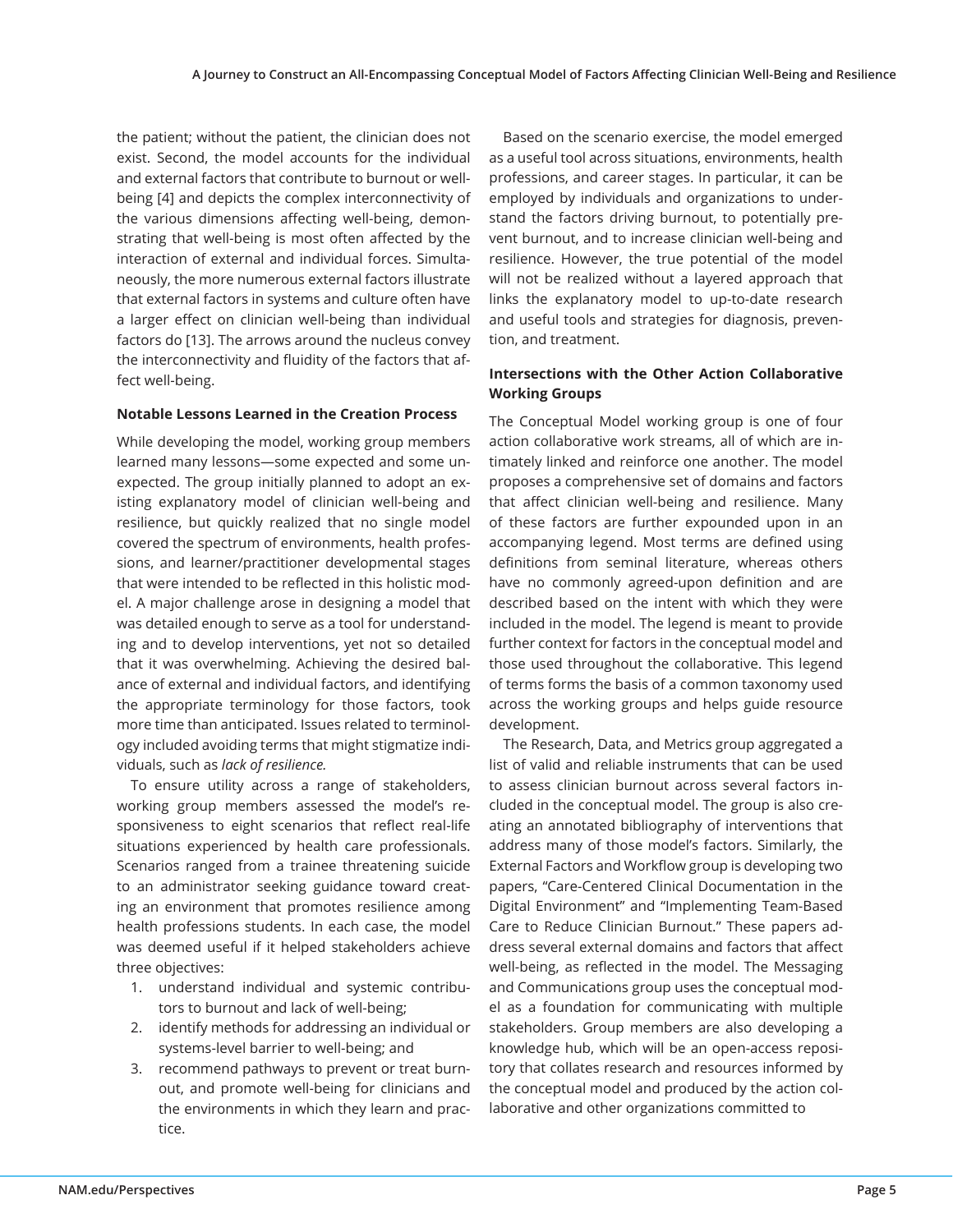improving clinician well-being. The hub is expected to launch in winter 2018.

## **Conclusion**

The Conceptual Model working group set out to create a model that could be used by individuals and organizations to understand the causes and effects of burnout, identify strategies to prevent and treat burnout and promote well-being, and improve health care delivery and patient outcomes. The model depicts the domains and factors associated with burnout and well-being, and applies them across all health care professions and career stages, including that of the student, and clearly identifies the link between clinician well-being and outcomes for clinicians, patients, and the health system. Group members will update and refine the model as future research is undertaken in this area. The goal is for this model to be a useful tool to increase knowledge and understanding about clinician well-being, to further research in this area, and to design effective and appropriate methods to decrease clinician burnout and to increase well-being and joy in learning and practice. Working group members envision that the work of the action collaborative will spur action on the part of hospitals and health care professionals in the same ways as *To Err Is Human.* 

## **References**

- 1. Institute of Medicine. 2000. To Err Is Human: Building a Safer Health System. Washington, DC: National Academies Press.
- 2. Bodenheimer, T., and C. Sinsky. 2014. From triple to quadruple aim: Care of the patient requires care of the provider. *Annals of Family Medicine* 12(6):573-576.
- 3. Dyrbye, L. N., T. D. Shanafelt, C. A. Sinsky, P.F. Cipriano, J. Bhatt, A. Ommaya, C. P. West, and D. Meyers, 2017. Burnout among health care professionals: A call to explore and address this underrecognized threat to safe, high-quality care. *NAM Perspectives.*  Discussion Paper, National Academy of Medicine, Washington, DC. National Academy of Medicine, Washington, DC. http://nam/edu/Burnout-Among-Health-Care-Professionals.
- 4. Shanafelt, T., O. Hasan, L. N. Dyrbye, C. Sinsky, D. Satele, J. Sloan, and C. P. West. 2015. Changes in burnout and satisfaction with work-life balance in physicians and the general US working population between 2011 and 2014. *Mayo Clinic Proceedings* 90:1600-1613.
- 5. Shanafelt, T. D., S. Boone, L. Tan, L. N. Dyrbye, W. Sotile, D. Satele, C. P. West, J. Sloan, and M. R. Oreskovich. 2012. Burnout and satisfaction with work-life balance among US physicians relative to the general US population. *Archives of Internal Medicine* 172:1377- 1385.
- 6. Parks, T. 2017. Report reveals severity of burnout by specialty. *AMA Wire.*
- 7. Aiken, L. H., S. P. Clarke, D. M. Sloane, J. Sochalski, and J. H. Silber. 2002. Hospital nurse staffing and patient mortality, nurse burnout, and job dissatisfaction. *Journal of the American Medical Association*  288:1987-1993.
- 8. McHugh, M. D., A. Kutney-Lee, J. P. Cimiotti, D. M. Sloane, and L. H. Aiken. 2011. Nurses' widespread job dissatisfaction, burn¬out, and frustration with health benefits signal problems for patient care. *Health Affairs* 30:202-210.
- 9. Letvak, S. A. , C. J. Ruhm, and S. N. Gupta. 2012. Nurses' presenteeism and its effects on self-reported quality of care and costs. *American Journal of Nursing* 112:30-388; quiz 48, 39.
- 10. DeWitt, B. C. (2015 November 17-18). The whole is more than the sum of its parts: Toward a conceptual map for resident wellbeing. PowerPoint presented at the 2015 ACGME Symposium on Physician Well-Being, Chicago, IL.
- 11. Maslach, C., W. Schaufeli, and M. Lieter. 2001. Job burnout. *Annual Review of Psychology* 52(1):397-422.
- 12. Perlo, J., B. Balik, S. Swensen, A. Kabcenell, J. Landsman, and D. Feeley. 2017. IHI Framework for Improving Joy in Work. IHI White Paper. Cambridge, MA: Institute for Healthcare Improvement.
- 13. Manzano-García, G., and J. C. Ayala-Calvo 2013. New perspectives: Towards an integration of the concept "burnout" and its explanatory models. *Annals of Psychology* 29(3):800-809.
- 14. Bakker, A. B., and E. Demerouti.2017. Job demandsresources theory: Taking stock and looking forward. *Journal of Occupational Health Psychology* 22(3):273- 285.
- 15. Schaufeli, W. B., C. Maslach, and T. Marek. 2017. *Professional burnout: Recent developments in theory and research.* Washington, DC: Taylor and Francis.
- 16. Hobfoll, S. E. 1989. Conservation of resources: A new attempt at conceptualizing stress. *American Psychologist* 44(3):513.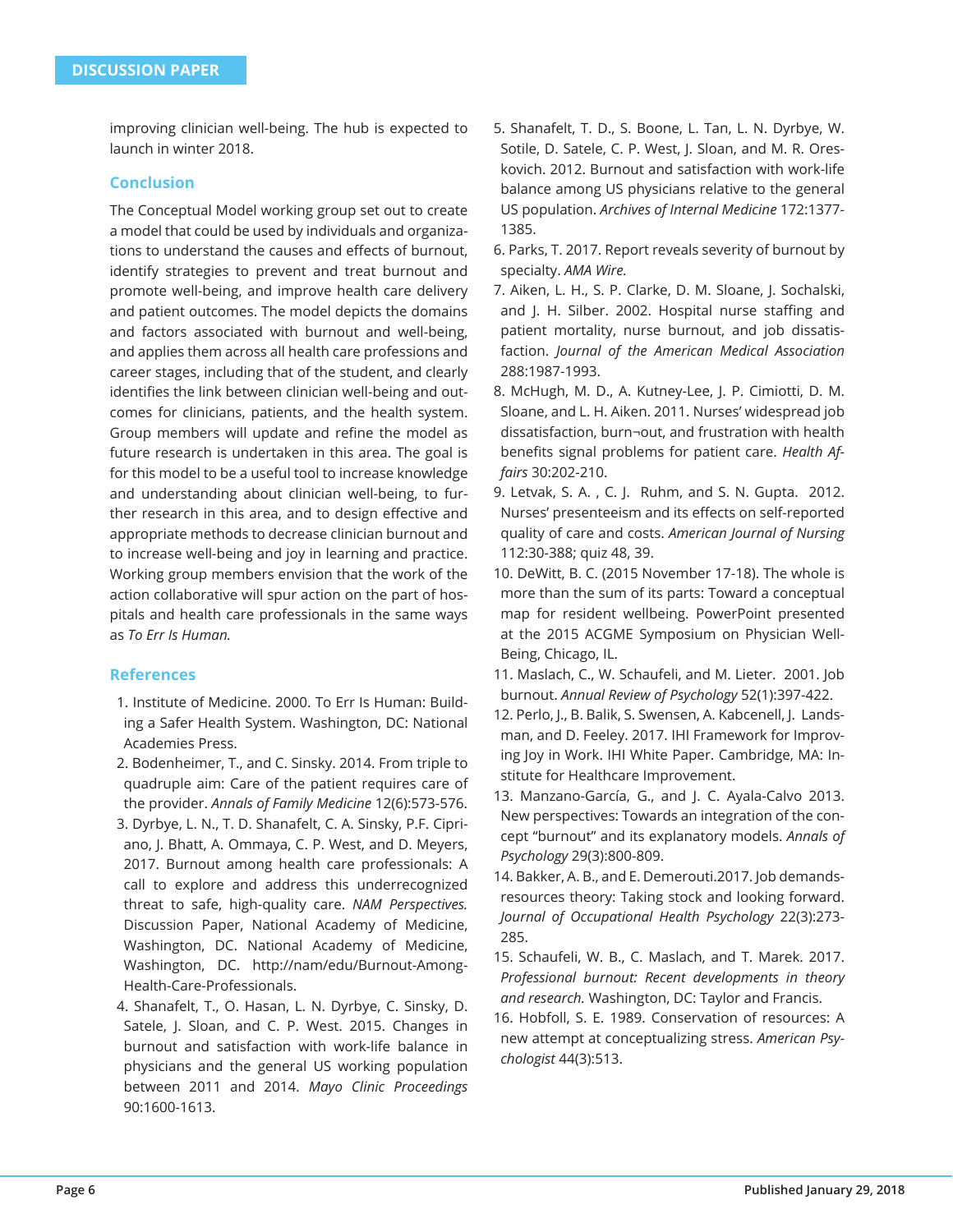- 17. Siegrist, J. 1996. Adverse health effects of higheffort/low-reward conditions. *Journal of Occupational Health Psychology* 1(1):27.
- 18. Caplan, R. D., S. Cobb, and J. R. French. 1975. Job demands and worker health: Main effects and occupational differences. *Hew Publication* (NIOSH) 75: DHEW.
- 19. Karasek, R. A. 1979. Job demands, job decision latitude, and mental strain: Implications for job redesign. *Administrative Science Quarterly* 24(2):285-308.
- 20. Demerouti, E., A. B. Bakker, F. Nachreiner, and W. B. Schaufeli. 2001. The job demands-resources model of burnout. *Journal of Applied Psychology* 86(3):499-512.
- 21. Gagné, M., and E. L. Deci. 2005. Self□determination theory and work motivation. *Journal of Organizational Behavior* 26(4):331-362.
- 22. Kanter, R. M. 1979. Power failure in management circuits. *Classics of Organization Theory,* 342-351.
- 23. Freudenberger, H. J. 1974. Staff burn-out. *Journal of Social Issues* 30(1):159-165.
- 24. Aiken, L. H., W. Sermeus, K. Van den Heede, D. M. Sloane, R. Busse, M. McKee, L. Bruneel, et al. 2012. Patient safety, satisfaction, and quality of hospital care: Cross sectional surveys of nurses and patients in 12 countries in Europe and the United States. *British Medical Journal* 344, e1717.
- 25. Rassolian, M., L. E. Peterson, B. Fang, H. C. Knight, M. R. Peabody, E. G. Baxley, and A. G. Mainous III. 2017. Workplace factors associated with burnout of family physicians. *JAMA Internal Medicine* 177(17):1036-1037.
- 26. Aiken, L. H., S. P. Clarke, D. M. Sloane, E. T. Lake, and T. Cheney. 2008. Effects of hospital care environment on patient mortality and nurse outcomes. *The Journal of Nursing Administration* 38(5):223-229.
- 27. Stimpfel, A. W., D. M. Sloane, and L. H. Aiken. 2012. The longer the shifts for hospital nurses, the higher the levels of burnout and patient dissatisfaction. *Health Affairs* 31(11): 2501-2509.
- 28. Freeney, Y. M., and J. Tiernan. 2009. Exploration of the facilitators of and barriers to work engagement in nursing. *International Journal of Nursing Studies*  46(12):1557-1565.
- 29. Kutney-Lee, A., H. Germack, L. Hatfield, S. Kelly, P. Maguire, A. Dierkes, M. Del Guidice, and L. H. Aiken. 2016. Nurse engagement in shared governance and patient and nurse outcomes. *Journal of Nursing Administration* 46(11):605-612.
- 30. Leape, L., D. Berwick, C. Clancy, J. Conway, P. Gluck, J. Guest, D. Lawrence, et al. 2009. Transforming healthcare: A safety imperative. *Quality and Safety in Health Care* 18(6):424-428.
- 31. Halbesleben, J. R., and C. Rathert. 2008. Linking physician burnout and patient outcomes: Exploring the dyadic relationship between physicians and patients. *Health Care Management Review* 33(1):29-39.
- 32. Vahey, D. C., L. H. Aiken, D. M. Sloane, S. P. Clarke, and D. Vargas. 2004. Nurse burnout and patient satisfaction. *Medical Car*e 42 (2 Supplement), 1157.
- 33. Cimiotti, J. P., L. H. Aiken, D. M. Sloane, and E. S. Wu. 2012. Nurse staffing, burnout, and health care–associated infection. *American Journal of Infection Control*  40(6):486-490.
- 34. Shanafelt, T. D., C. M. Balch, G. Bechamps, T. Russell, L. Dyrbye, D. Satele, P. Collicott, P. J. Novotny, J. Sloan, and J. Freischlag. 2010. Burnout and medical errors among American surgeons. *Annals of Surgery*  251(6):995-1000.
- 35. Dewa, C. S., D. Loong, S. Bonato, N. X. Thanh, and P. Jacobs. 2014. How does burnout affect physician productivity? A systematic literature review. *BMC Health Services Research* 14(1):325.
- 36. Leiter, M. P., C. Maslach. 2009. Nurse turnover: The mediating role of burnout. *Journal of Nursing Management* 17(3):331-339.
- 37. Noworol, C., Z. Zarczynski, M. Fafrowicz, and T. Marek. 1993. Impact of professional burnout on creativity and innovation. In *Professional Burnout: Recent Developments in Theory and Research,* 1st ed., edited by W. B. Schaufeli, C. Maslach, and T. Marek. Boca Raton, FL: CRC Press. Pp. 163-175.
- 38. Coffey, D. S., P. Cuff, K. Eliot, E. Goldblatt, C. Grus, S. Kishore, M. Mancini, R. Valachovi, P. H. Walker. 2017. *A multifaceted systems approach to address stress within health professions education and beyond.* National Academy of Medicine, Washington, DC. https://nam. edu/A-Multifaceted-Systems-Approach-to-Addressing-Stress-within-Health-Professions-Education-and-Beyond.

## **Suggested Citation**

Brigham, T., C. Barden, A. Legreid Dopp, A. Hengerer, J. Kaplan, B. Malone, C. Martin, M. McHugh, and L. Margaret Nora. 2018. A Journey to construct an allencompassing conceptual model of factors affecting clinician well-being and resilience. *NAM Perspectives.*